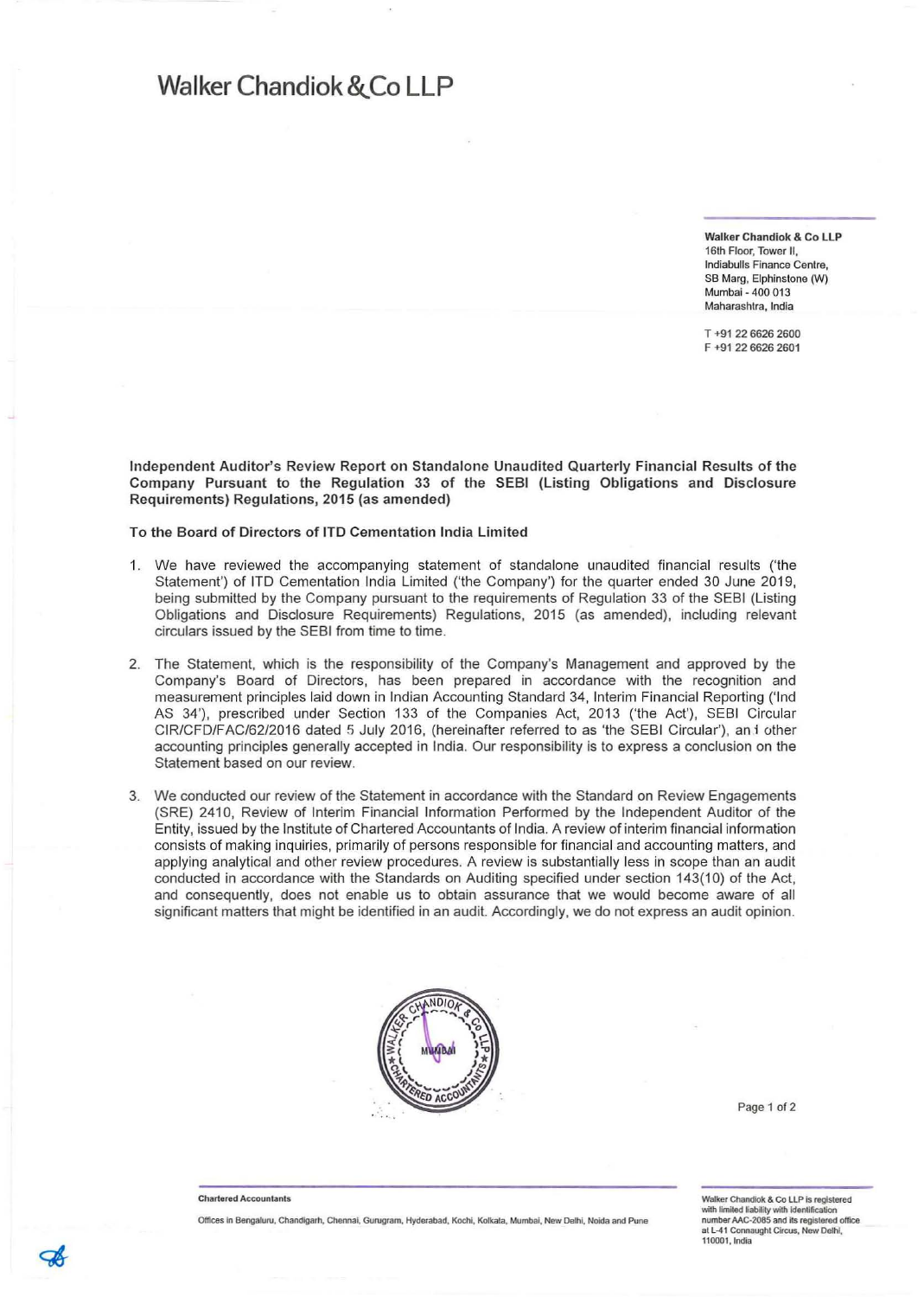# **Walker Chandiok &'Co LLP**

#### ITO Cementation India Limited

Independent Auditor's Review Report on Standalone Unaudited Quarterly Financial Results of the Company Pursuant to the **Regulation 33 of the SEBI (listing Obligations and Disclosure Requirements) Regulations, 2015 (as amended)**

- 4. Based on our review conducted as above, nothing has come to our attention that causes us to believe that the accompanying Statement, prepared in accordance with the recognition and measurement principles laid down in Ind AS 34, prescribed under Section 133 of the Act, the SEBI Circular, and other accounting principles generally accepted in India, has not disclosed the information required to be disclosed in accordance with the requirements of Regulation 33 of the SEBI (Listing Obligations and Disclosure Requirements) Regulations, 2015 (as amended), including the manner in which it is to be **disclosed, or that it\_contains any material misstatement.**
- 5. We draw attention to the Note 3 to the Statement which describe the uncertainty related to the recoverability of current trade receivables and unbilled work-in-progress (other assets) amounting to ₹ 2,880.31 lakhs and ₹ 1,504.16 lakhs, respectively, outstanding as at 30 June 2019, representing receivable from a customer presently facing liquidity constraints. Management based on the progress of the discussions/negotiations with the customer, is confident of realising these receivables in full and accordingly no adjustments have been made in the accompanying standalone unaudited financial results. Our conclusion is not modified in respect of this matter.

For Walker Chandiok & Co LLP **Chartered Accountants** Firm Registration No: 001076N/N500013

Rakesh R. Agarwal Partner Membership No. 109632

### UDIN No: 19109632AAAAFC9927

Place: Mumbai Date: 9 August 2019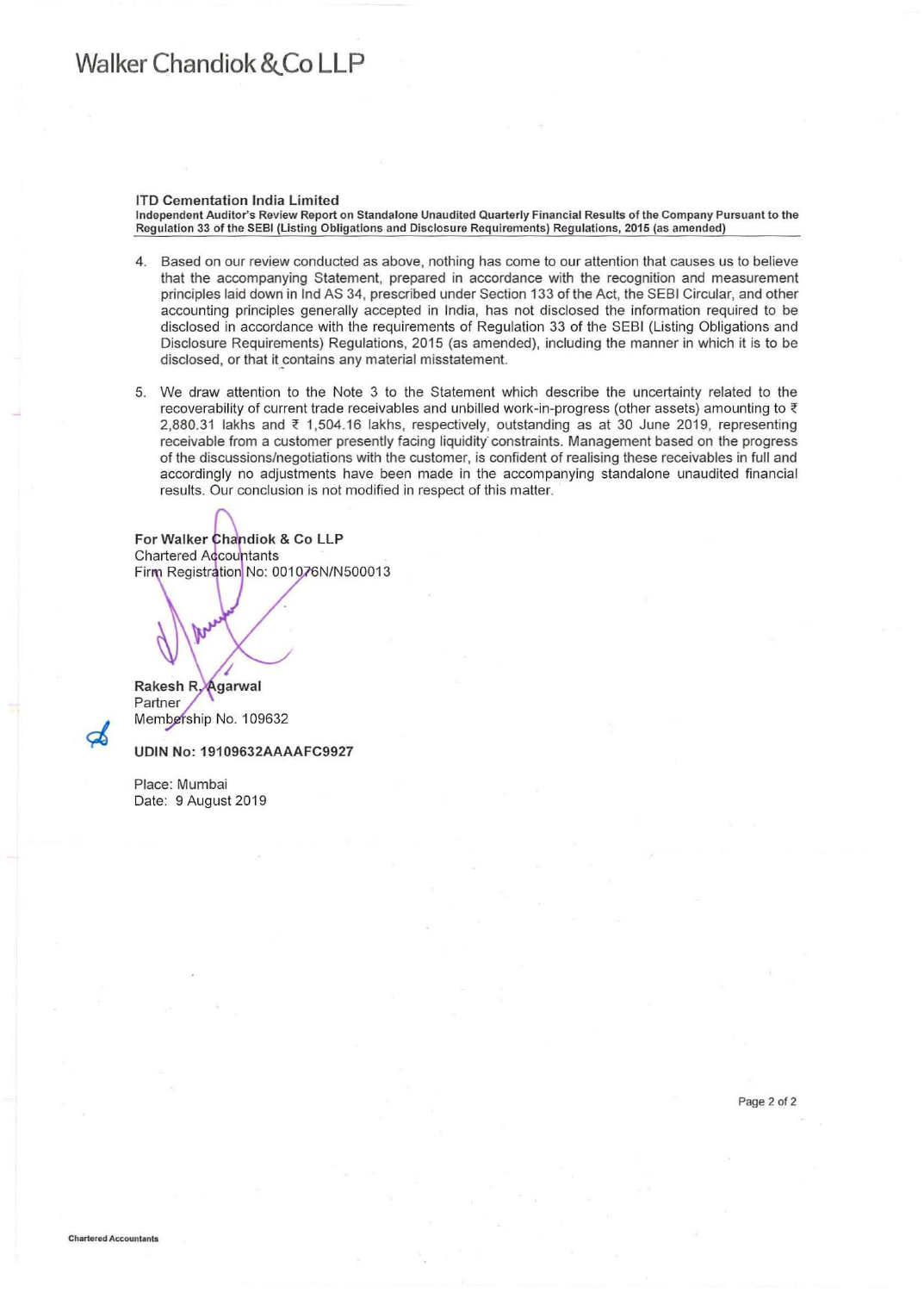|                | <b>ITD Cementation India Limited</b><br>Regd. Office: National Plastic Building, A-Subhash Road, Paranjape B-Scheme, Vile Parle (East), Mumbai-400 057<br>CIN No. L61000MH1978PLC020435 |               |                               |                                               |             |
|----------------|-----------------------------------------------------------------------------------------------------------------------------------------------------------------------------------------|---------------|-------------------------------|-----------------------------------------------|-------------|
|                | Tel.: +91-22-6693 1600, Fax: +91-22-6693 1627/28, E-mail: investors.relation@itdcem.co.in, Website: www.itdcem.co.in                                                                    |               |                               |                                               |             |
|                | STATEMENT OF STANDALONE UNAUDITED FINANCIAL RESULTS FOR THE QUARTER ENDED 30 JUNE 2019                                                                                                  |               |                               |                                               |             |
|                |                                                                                                                                                                                         |               | (₹ in Lakhs unless specified) |                                               |             |
|                |                                                                                                                                                                                         | Quarter ended | Preceding                     | Corresponding                                 | Previous 15 |
|                |                                                                                                                                                                                         |               |                               | quarter ended quarter ended in  months period |             |
| Sr.            |                                                                                                                                                                                         |               |                               | the previous                                  | ended       |
| No.            | Particulars                                                                                                                                                                             |               |                               | year                                          |             |
|                |                                                                                                                                                                                         | 30.06.2019    | 31.03.2019                    | 30.06.2018                                    | 31.03.2019  |
|                |                                                                                                                                                                                         | Unaudited     | Unaudited                     | <b>Unaudited</b>                              | Audited     |
|                |                                                                                                                                                                                         |               | (refer note 6)                |                                               |             |
| $\mathbf{1}$   | Income from operations                                                                                                                                                                  | 53,802.82     | 45,611.77                     | 45,232.01                                     | 2,28,345.92 |
| $\overline{2}$ | Other income                                                                                                                                                                            | 161.30        | 686.93                        | 516.11                                        | 2,263.60    |
| $\overline{3}$ | Total Income (1+2)                                                                                                                                                                      | 53,964.12     | 46,298.70                     | 45,748.12                                     | 2,30,609.52 |
| $\overline{4}$ | <b>Expenses</b>                                                                                                                                                                         |               |                               |                                               |             |
|                | a) Cost of construction materials consumed                                                                                                                                              | 19,413.83     | 16,581.36                     | 14,325.43                                     | 74,775.36   |
|                | b) Subcontracting expenses                                                                                                                                                              | 10,962.76     | 10,787.97                     | 11,232.27                                     | 48,559.21   |
|                | c) Employee benefits expense                                                                                                                                                            | 6,620.83      | 5,772.12                      | 6,036.66                                      | 31,015.40   |
|                | d) Finance costs                                                                                                                                                                        | 1,974.63      | 1,615.87                      | 1,399.46                                      | 7,784.57    |
|                | e) Depreciation and amortisation expense                                                                                                                                                | 1,896.07      | 1,500.85                      | 1,498.06                                      | 6,958.39    |
|                | f) Other expenses                                                                                                                                                                       | 10,438.85     | 13,523.75                     | 6,639.87                                      | 48,080.75   |
|                | Total expenses (a+b+c+d+e+f)                                                                                                                                                            | 51,306.97     | 49,781.92                     | 41,131.75                                     | 2,17,173.68 |
| 5              | Profit/(loss) before exceptional items and tax (3-4)                                                                                                                                    | 2,657.15      | (3,483.22)                    | 4,616.37                                      | 13,435.84   |
| 6              | <b>Exceptional items</b>                                                                                                                                                                |               |                               |                                               |             |
| $\overline{7}$ | Profit/(loss) before tax (5-6)                                                                                                                                                          | 2,657.15      | (3,483.22)                    | 4,616.37                                      | 13,435.84   |
| 8              | Tax expense/ (credit)                                                                                                                                                                   |               |                               |                                               |             |
|                | (a) Current tax                                                                                                                                                                         | 1,317.88      | (939.36)                      | 2,249.53                                      | 5,347.44    |
|                | (b) Deferred tax                                                                                                                                                                        | (328.28)      | 983.95                        | (494.97)                                      | (99.00)     |
|                | Total tax expense (a+b)                                                                                                                                                                 | 989.60        | 44.59                         | 1,754.56                                      | 5,248.44    |
| 9              | Profit/(loss) for the period (7-8)                                                                                                                                                      | 1,667.55      | (3,527.81)                    | 2,861.81                                      | 8,187.40    |
| 10             | Other comprehensive income/(loss)                                                                                                                                                       |               |                               |                                               |             |
|                | a) (i) Items that will not be reclassified subsequently to profit or loss                                                                                                               | (143.92)      | 99.72                         | 168.82                                        | (186.04)    |
|                | (ii) Tax effect on above                                                                                                                                                                | 50.29         | (34.85)                       | (59.07)                                       | 65.01       |
|                | b) (i) Items that will be reclassified subsequently to profit or loss                                                                                                                   |               | (31.70)                       | 18.79                                         |             |
|                | (ii) Tax effect on above                                                                                                                                                                |               | 11.08                         | (6.63)                                        |             |
|                | Other comprehensive income/(loss) for the period, net of tax (a+b)                                                                                                                      | (93.63)       | 44.25                         | 121.91                                        | (121.03)    |
| 11             | Total comprehensive income/(loss) for the period, net of tax (9+10)                                                                                                                     | 1,573.92      | (3,483.56)                    | 2,983.72                                      | 8,066.37    |
| 12             | Paid-up equity share capital (Face Value: ₹1 per share)                                                                                                                                 | 1,717.88      | 1,717.88                      | 1,717.88                                      | 1,717.88    |
| 13             | Other equity (excluding revaluation reserve)                                                                                                                                            |               |                               |                                               | 1,00,370.23 |
| 14             | Earnings per share (Face Value: ₹1 per share)                                                                                                                                           |               |                               |                                               |             |
|                | a) Basic (not annualised) in ₹                                                                                                                                                          | 0.97          | (2.05)                        | 1.67                                          | 4.80        |
|                | b) Diluted (not annualised) in ₹                                                                                                                                                        | 0.97          | (2.05)                        | 1.67                                          | 4.80        |
|                | See accompanying notes to the standalone unaudited financial results                                                                                                                    |               |                               |                                               |             |
|                |                                                                                                                                                                                         |               |                               |                                               |             |



 $\mathbf{r}$